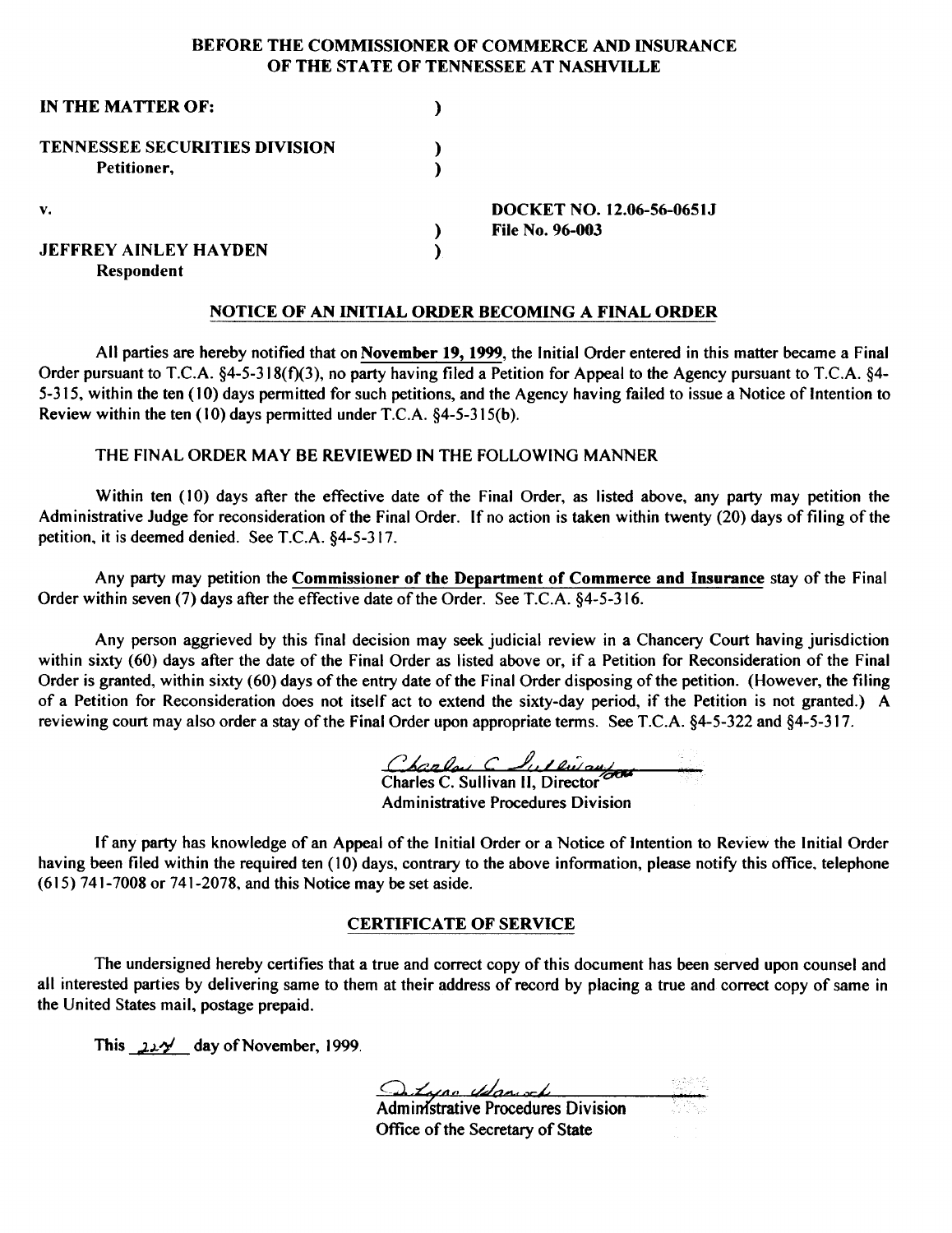# BEFORE THE COMMISSIONER OF COMMERCE AND INSURANCE OF THE STATE OF TENNESSEE AT NASHVILLE

| IN THE MATTER OF:                    |                           |
|--------------------------------------|---------------------------|
|                                      |                           |
| <b>TENNESSEE SECURITIES DIVISION</b> |                           |
| Petitioner,                          |                           |
|                                      |                           |
| v.                                   | DOCKET NO. 12.06-56-0651J |
|                                      | <b>File No. 96-003</b>    |
| <b>JEFFREY AINLEY HAYDEN</b>         |                           |
| Respondent                           |                           |

### ORDER

## THIS ORDER IS AN INITIAL ORDER RENDERED BY AN ADMINISTRATIVE JUDGE WITH THE ADMINISTRATIVE PROCEDURES DIVISION.

THE INITIAL ORDER IS NOT A FINAL ORDER BUT SHALL BECOME A FINAL ORDER UNLESS:

1. PARTY FILES A WRITTEN APPEAL OR PETITION FOR RECONSIDERATION WITH THE ADMINISTRATIVE PROCEDURES DIVISION NO LATER THAN November 19, 1999.

OR

2. THE AGENCY FILES A WRITTEN NOTICE OF REVIEW WITH THE ADMINISTRATIVE PROCEDURES DIVISION NO LATER THAN November 19, 1999.

YOU MUST FILE THE APPEAL, PETITION FOR RECONSIDERATION OR NOTICE OF REVIEW WITH THE ADMINISTRATIVE PROCEDURES DIVISION. THE ADDRESS OF THE ADMINISTRATIVE PROCEDURES DIVISION IS:

> SECRETARY OF STATE ADMINISTRATIVE PROCEDURES DIVISION SUITE 1700, JAMES K. POLK BUILDING NASHVILLE, TN 37243-0307

IF YOU HAVE ANY FURTHER QUESTIONS, PLEASE CALL THE ADMINISTRATIVE PROCEDURES DIVISION, 615n4t-7008 OR 741-2078, FAX 615n41-4472. PLEASE CONSULT APPENDIX A AFFIXED TO THE INITIAL ORDER FOR NOTICE OF APPEAL PROCEDURES.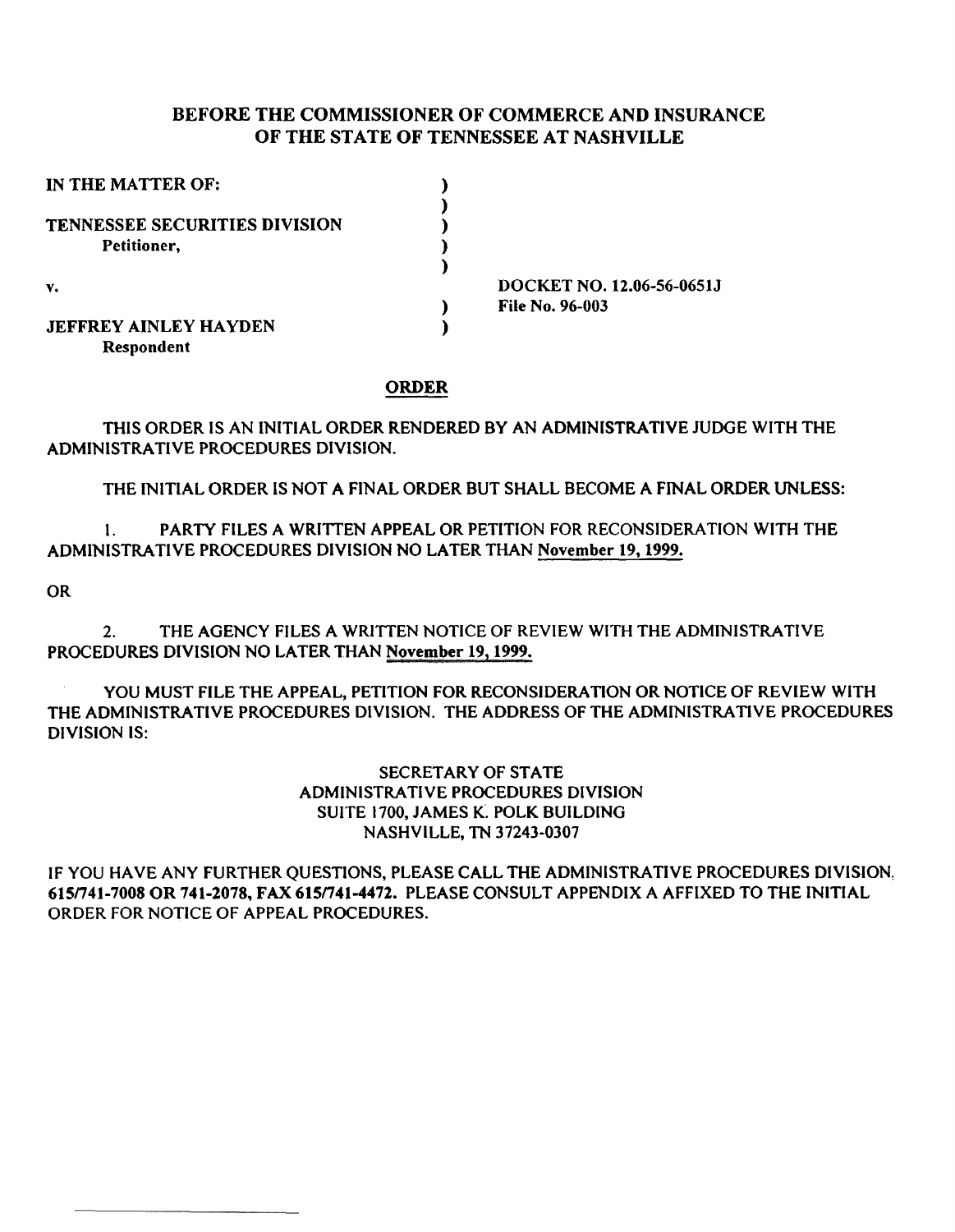# BEFORE THE COMMISSIONER OF COMMERCE AND INSURANCE OF THE STATE OF TENNESSEE AT NASHVILLE

| IN THE MATTER OF:                    |  |
|--------------------------------------|--|
|                                      |  |
| <b>TENNESSEE SECURITIES DIVISION</b> |  |
| Petitioner,                          |  |
|                                      |  |
| V.                                   |  |
|                                      |  |
| <b>JEFFREY AINLEY HAYDEN</b>         |  |
| Respondent                           |  |

DOCKET NO. 12.06-56-0651J File No. 96-003

# INITIAL ORDER

This matter currently pends on the Division's Motion for Summary Judgment. Respondent was given until October 15, 1999, to respond to this motion. No response was received.

It appears that the material fats are undisputed, and that the Division is entitled to judgment as a matter of law. Therefore, the Division's Motion for Summary Judgment is hereby GRANTED, and the Respondent's registration is REVOKED. This ruling is based upon the following Findings of Fact and Conclusions of Law.

# Findings of Fact

On or about June 4, 1998, the New York Stock Exchange (NYSE) rendered a final ruling against the Respondent barring him from membership or association in any capacity with that body for a period of six years for, inter alia, misrepresentation and providing false reassurances. These were among the grounds alleged in the original action filed bv the Division.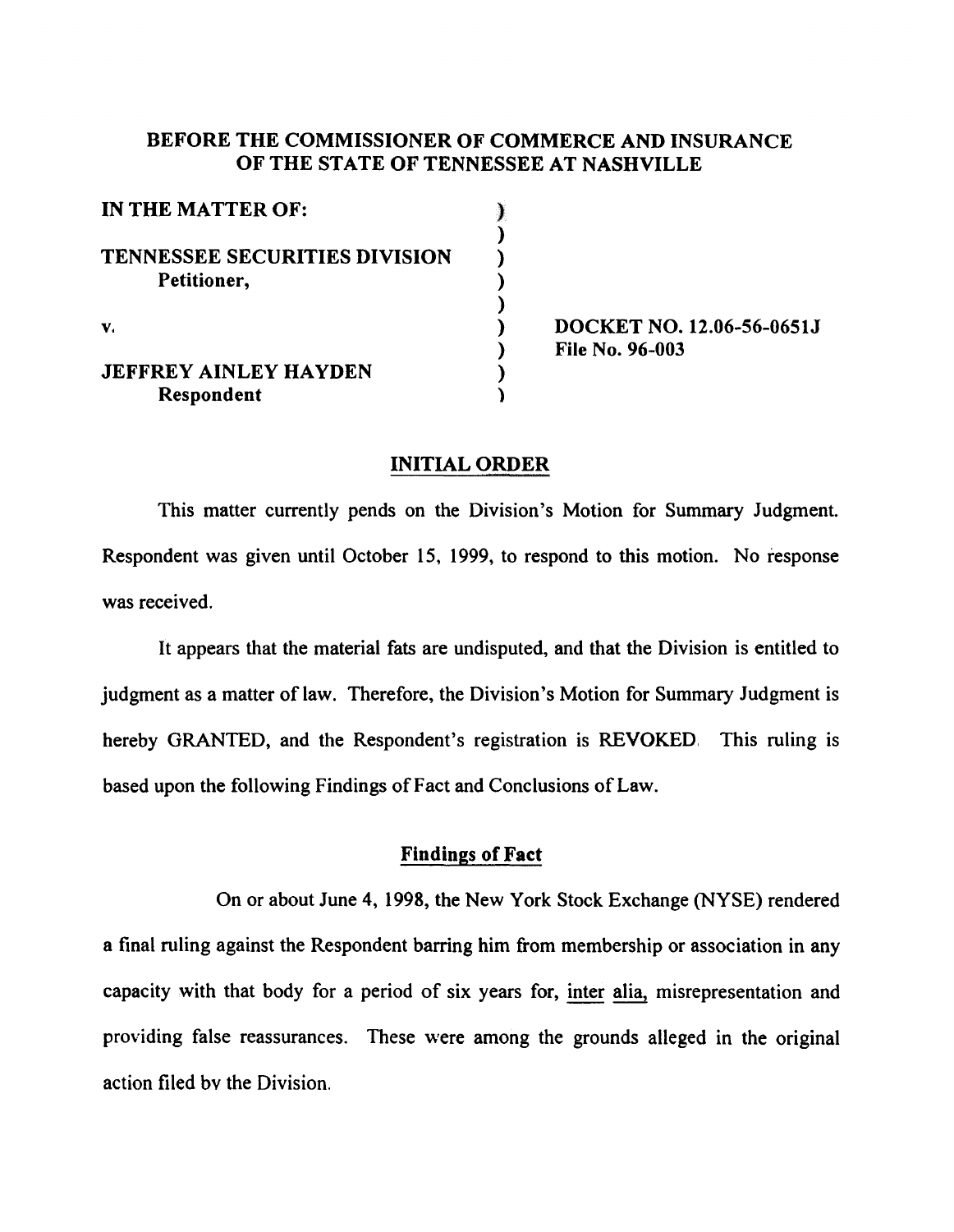2. This action was brought on January 30, 1996, and Leave to Amend was granted on December 18, 1998, six months after the NYSE ruling, and the Complaint was thereafter amended

## Conclusions of Law

T.C.A. §48-2-112(a)(F) provides the Commissioner may revoke an individual's registration if required by the public interest and if the agent is the subject of an order suspending or expelling him from a national securities exchange, provided such proceeding is instituted within a year of the date of the order of suspension or expulsion.

2 The order entered by the NYSE is based on grounds which constitute grounds for an order revoking registration See, T.C.A.  $§48-2-112(a)(2)(F)$ .

3. Based upon the Order of the NYSE, it is in the public interest that the Respondent's registration be REVOKED.

4 Should the Division seek any fine, it should file a separate motion within thirty days of this Order, setting forth the amount sought, and its views as to why such amount is appropriate Respondent shall have thirty days to respond. Otherwise, this Order shall become a Final Order in accordance with the Administrative Procedures Act.

This Initial Order entered and effective this  $\mathcal{P}$ ! day of November, 1999.

Thursey I Well

arıon P. Wall Administrative Judge